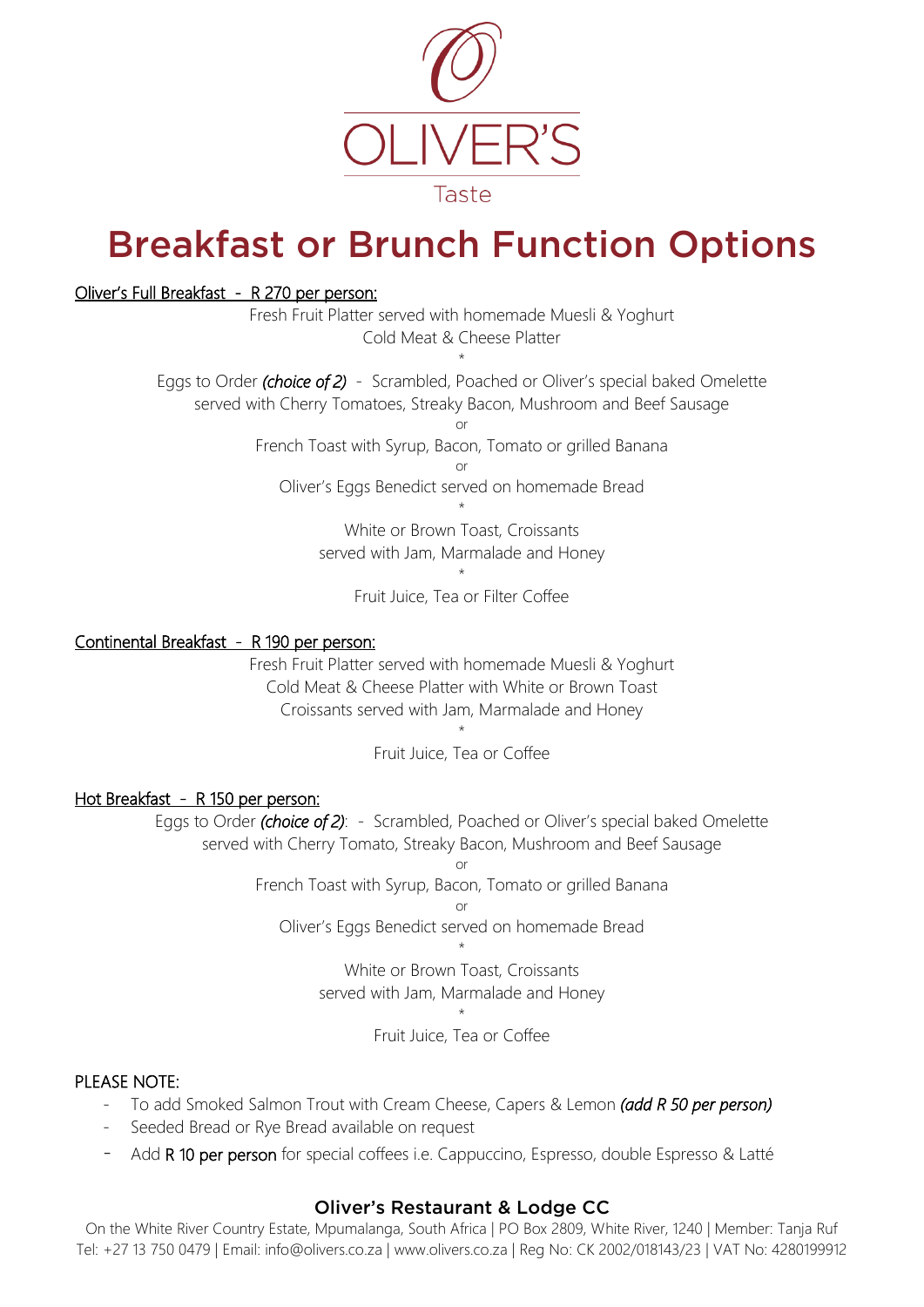#### Brunch Light - R 275 per person:

#### Oliver's Antipasti Platter

with a selection of Delicatessen Cold Meat and Cheeses served with Pickles, Olives, Artichokes, grilled Italian Vegetables & Spreads served with homemade Bread

accompanied with a Gourmet Table Salad

\* Mini Applestrudel and Sacher Chocolate Squares

\*

Tea or Coffee, Homemade Ice Tea or Fruit Juice

#### Brunch Full - R 310 per person:

#### Oliver's Antipasti Platter

with a selection of Delicatessen Cold Meat and Cheeses served with Pickles, Olives, Artichokes, grilled Italian Vegetables & Spreads served with homemade Bread

\*

Asparagus & Parmesan, Spinach & Feta or Butternut & caramelised Onion Frittata served with fresh Garden Greens

or

Bacon, Egg and Spinach Pie served with Tomato Salsa

or

Wraps filled with either Pulled Pork or Crispy Chicken Strips served with a small side salad *(please choose 2 of the above)*

> \* Mini Applestrudel and Sacher Chocolate Squares

> > \*

Tea or Coffee, Homemade Ice Tea or Fruit Juice

## Breakfast is served from 07h30 to 10h30 \* Brunch is served from 10h30 to 13h00

### WELCOME DRINK:

Please choose 1-2 from the following at R 50 per person:

- Mimosa (sparkling with Orange Juice)
- Non-alcoholic Sparkling Wine
- MCC *(add R 25 per person)*
- Oliver's non-alcoholic Bora Bora Cocktail

## CAKE:

We offer our Traditional Austrian "Sacher" Chocolate Cake or Carrot Cake with Cream Cheese Icing:

- $-$  Small  $= 4-8$  pax (20cm)  $\omega$  R 320
- Medium =  $8-12$  pax (24 cm) @ R 450
- $-$  Large = 12-16 pax (28cm)  $\omega$  R 600

## *These prices are valid from 01 March 2022 to 30 November 2022*